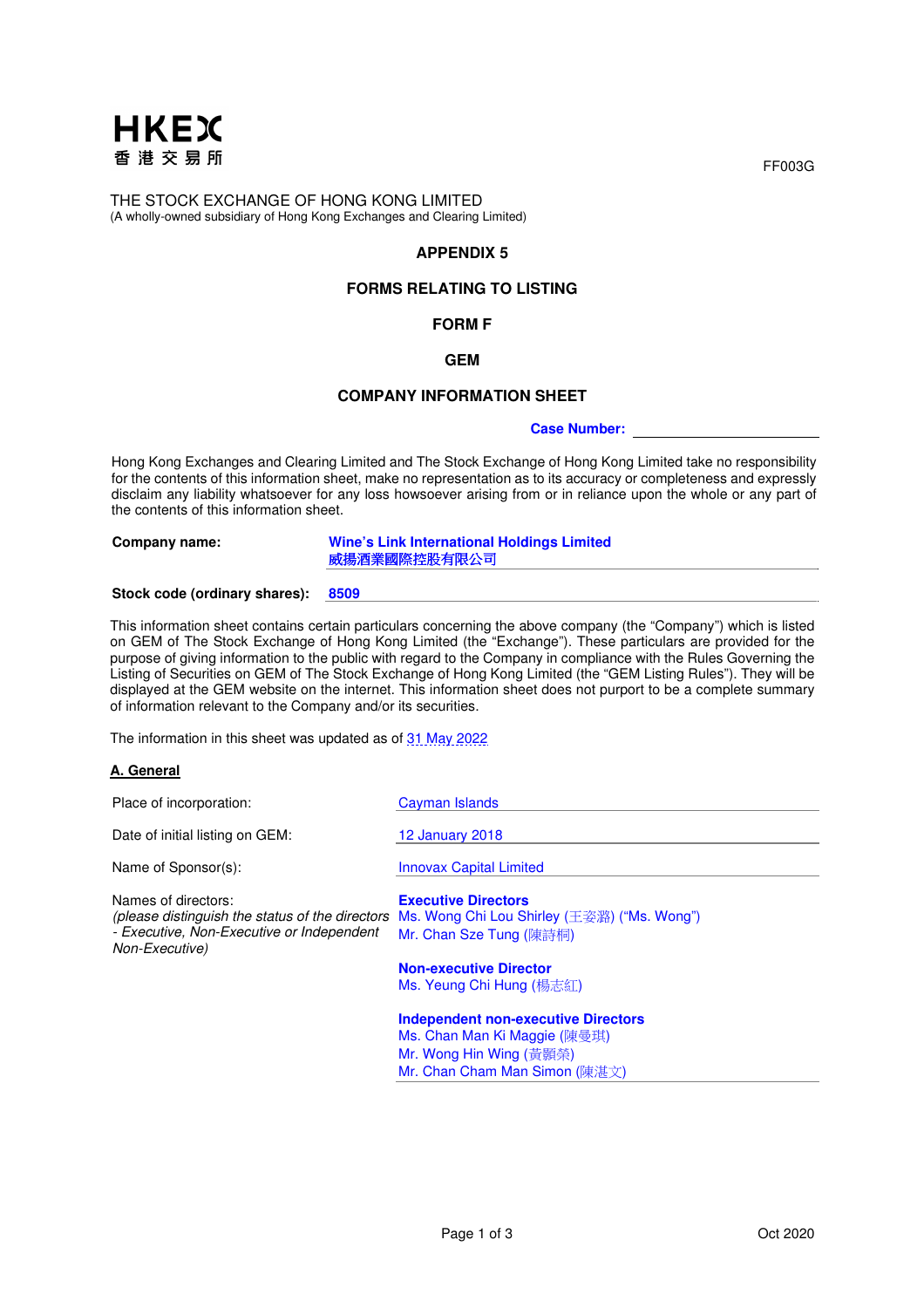#### THE STOCK EXCHANGE OF HONG KONG LIMITED (A wholly-owned subsidiary of Hong Kong Exchanges and Clearing Limited)

| Name(s) of substantial shareholder(s):<br>(as such term is defined in rule 1.01 of the<br>GEM Listing Rules) and their respective<br>interests in the ordinary shares and other<br>securities of the Company | <b>Name</b>                                                                                                                                      | No. of Shares of<br>the Company                                                                                                 | <b>Approximate</b><br>percentage of<br>shareholding |
|--------------------------------------------------------------------------------------------------------------------------------------------------------------------------------------------------------------|--------------------------------------------------------------------------------------------------------------------------------------------------|---------------------------------------------------------------------------------------------------------------------------------|-----------------------------------------------------|
|                                                                                                                                                                                                              | <b>Shirz Limited</b><br>Ms. Wong                                                                                                                 | 280,000,000<br>280,000,000                                                                                                      | 70%<br>70%                                          |
|                                                                                                                                                                                                              | Limited.                                                                                                                                         | Note: Ms. Wong is the sole shareholder of Shirz Limited and is<br>therefore deemed to be interested in the shares held by Shirz |                                                     |
| Name(s) of company(ies) listed on GEM or<br>the Main Board of the Stock Exchange within<br>the same group as the Company:                                                                                    | <b>Nil</b>                                                                                                                                       |                                                                                                                                 |                                                     |
| Financial year end date:                                                                                                                                                                                     | 31 March                                                                                                                                         |                                                                                                                                 |                                                     |
| Registered address:                                                                                                                                                                                          | <b>PO Box 309</b><br><b>Ugland House</b><br><b>Grand Cayman</b><br>KY1-1104<br><b>Cayman Islands</b>                                             |                                                                                                                                 |                                                     |
| Head office and principal place of business:                                                                                                                                                                 | 26th Floor, AIA Financial Centre<br>712 Prince Edward Road East<br>San Po Kong, Kowloon<br><b>Hong Kong</b>                                      |                                                                                                                                 |                                                     |
| Web-site address (if applicable):                                                                                                                                                                            | http://www.wines-link.com                                                                                                                        |                                                                                                                                 |                                                     |
| Share registrar:                                                                                                                                                                                             | Maples Fund Services (Cayman) Limited<br>PO Box 1093, Boundary Hall<br><b>Cricket Square, Grand Cayman</b><br>KY1-1102Z<br><b>Cayman Islands</b> | Principal share registrar and transfer office:                                                                                  |                                                     |
|                                                                                                                                                                                                              | <b>Tricor Investor Services Limited</b><br>Level 22, Hopewell Centre<br>183 Queen's Road East<br><b>Hong Kong</b>                                | Hong Kong branch share registrar and transfer office:                                                                           |                                                     |
| Auditors:                                                                                                                                                                                                    | Zhonghui Anda CPA Limited                                                                                                                        |                                                                                                                                 |                                                     |

# **B. Business activities**

(Please insert here a brief description of the business activities undertaken by the Company and its subsidiaries.)

Wholesale and retail of a wide spectrum of wine products and other alcoholic beverages in Hong Kong

#### **C. Ordinary shares**

| Number of ordinary shares in issue: 400,000,000                                    |  |
|------------------------------------------------------------------------------------|--|
| Par value of ordinary shares in issue: HK\$0.01                                    |  |
| Board lot size (in number of shares): 4,000                                        |  |
| Name of other stock exchange(s) on $N/A$<br>which ordinary shares are also listed: |  |